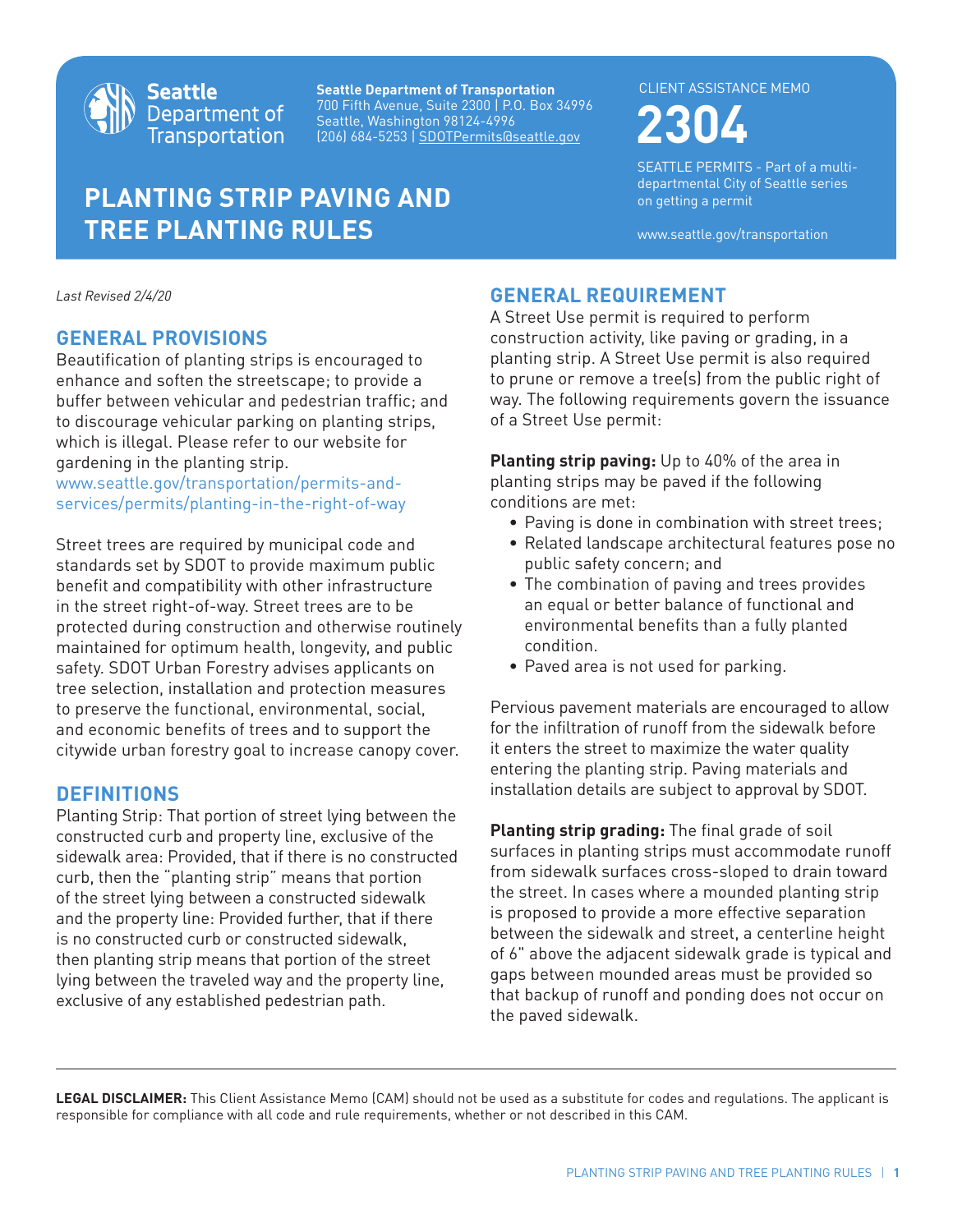**Tree planting:** A deciduous tree(s) planted in a planting strip shall be a minimum of two inch (2") caliper when planted on an arterial street and one inch (1") caliper when planted on a residential street. For the purpose of calculating planting strip coverage, each tree shall be considered equivalent to 100 square feet of plant material.

A tree(s) shall be planted a minimum of 3.5 feet from the face of curb and 2 feet from the edge of a sidewalk or established pedestrian path. A tree(s) may not be planted in a planting strip less than 5 feet in width unless reviewed and approved by the SDOT Urban Forestry.

A tree(s) may extend over the right of way when kept trimmed to a height of 8 feet above a sidewalk and 14 feet above a roadway.

The selection of tree species shall be made in accordance with: The Seattle Department of Transportation Tree Planting Standards & Master Tree List.

When work occurs around a tree in the planting strip area, a tree protection device shall be provided to prevent damage to the tree root structure, trunk, and branches.

Setbacks:

- Curb face. Closest part of any fixed object- three feet (3').
- Edge of sidewalk. Closest part of any fixed object- one foot (1').
- Utility pole/fire hydrant. Closest part of any fixed object-five feet (5'). All installations must provide adequate setback and access to all utilities in the planting strip, including utility vaults and meters.
- Driveways. Plantings in planting strips within ten feet (10') of driveways shall be clear of sight obstructions between thirty-two inches (32") and eighty-two inches (82") in height from the ground.

All planting or installations must be in compliance with the applicable regulations of the Seattle Municipal Code (SMC) and Right-of-Way Improvement Manual (ROWIM).

## **PERMIT APPLICATION**

You can apply for a Street Use permit online at: www.seattle.gov/transportation/permits-andservices/permits

Or you may also apply in person at the Street Use Permit Counter on the 23rd floor of the Seattle Municipal Building at 700 5th Avenue. The permit applicant shall provide the following information:

- Street Use Permit Application
- Site Plan including address of proposed site and description of the improvement, tree planting, or tree(s) to be pruned or removed.
- When paving a planting strip, or pruning or removing a tree(s) in the right of way within a Historic Landmark or Special Review District, a Certificate of Approval must also be submitted.
- \$172 Field Review Deposit (not required for tree planting permit)

## **PERMIT ISSUANCE AND FEES**

A Street Use permit may be issued to install improvements, paving or grading in a planting strip, or plant, prune or remove a tree(s) in the public right of way whenever SDOT has reviewed the permit application materials and determined that:

- The requirements of the SMC and ROWIM have been satisfied.
- The Department of Planning and Development has reviewed the application when the proposed installation is a requirement of the Land Use Code and/or a Master Use Permit.
- The Seattle Public Utilities, City Light and private utility companies have reviewed the application when utility installations may be affected.
- An application requesting an exception to these Rules has been approved by the Director of Transportation.
- When required by the Director of Transportation, payment of a cash deposit or provision of a bond to ensure installation, maintenance, and removal of the installation has been made.